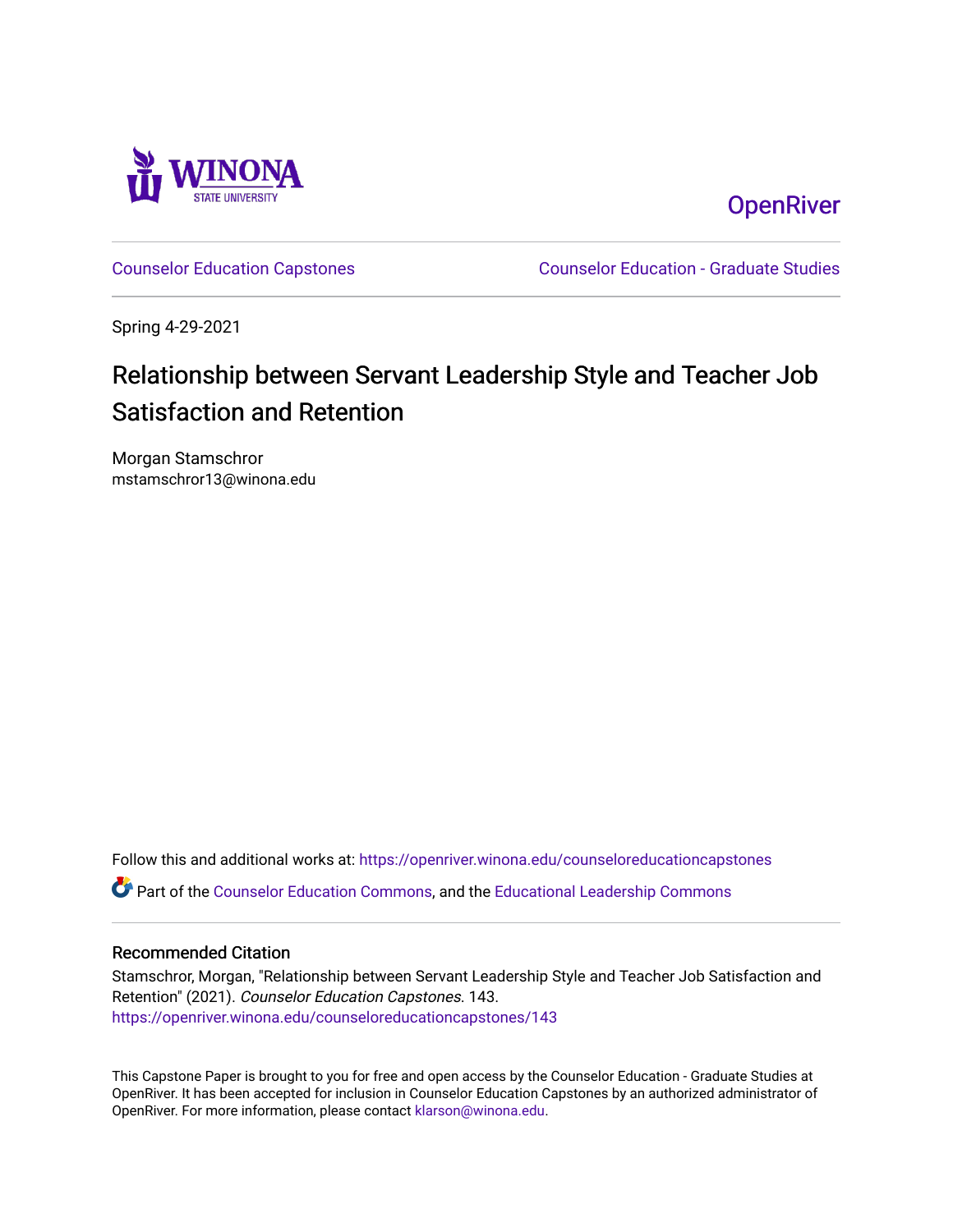Relationship between Servant Leadership Style and Teacher Job Satisfaction and Retention

Morgan K. Stamschror

A Capstone Project submitted in partial fulfillment of the

Requirements for the Master of Science Degree in

Counselor Education at

Winona State University

Spring 2021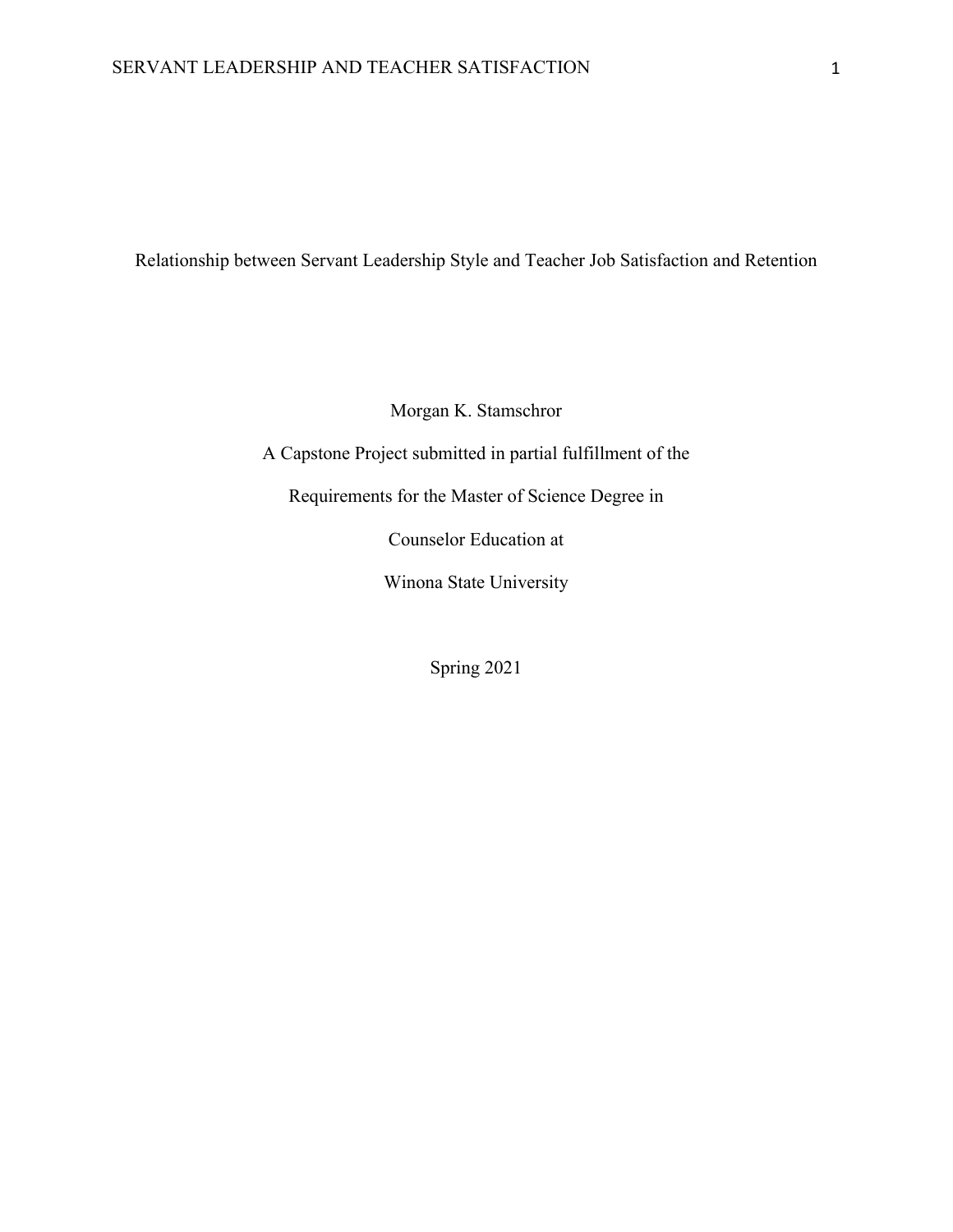Winona State University

College of Education

Counselor Education Department

# CERTIFICATE OF APPROVAL

## CAPSTONE PROJECT

Relationship between Servant Leadership Style and Teacher Satisfaction and Retention

This is to certify that the Capstone Project of

Morgan K. Stamschror

Has been approved by the faculty advisor and the CE 695 – Capstone Project

Course Instructor in partial fulfillment of the requirements for the

Master of Science Degree in

Counselor Education

Capstone Project Supervisor: Luke Muyokwi

Approval Date: <u>April 29th, 2021</u>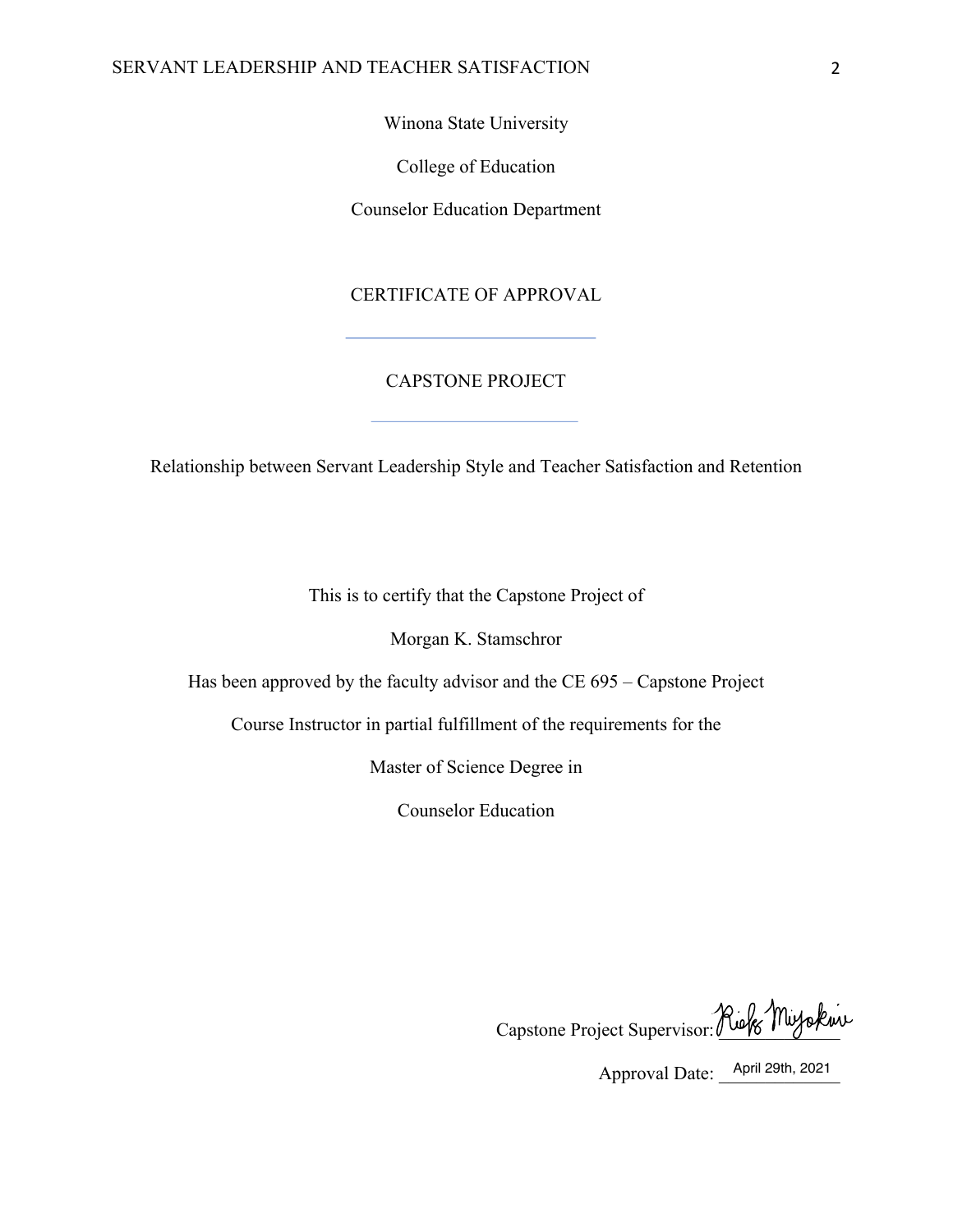#### Abstract

Effective school leaders are vital to the success of a school. The leadership style of a school leader, specifically principals, affects teacher satisfaction and retention. Servant leadership is a well-known leadership style in the business and organizational psychology field but has applications in the education setting as well. This report discusses how principals can be servant-leaders by putting others first and themselves second. As a result, teacher job satisfaction and retention are affected. Therefore, it is important for educators to learn how principals can most effectively lead teachers and other support staff. Training and professional development opportunities are essential for school leaders to learn how to be supportive and equitable when working with others. The following paper includes a review of the current literature regarding school leadership, with an emphasis on servant leadership, and lastly, teacher satisfaction and retention.

*Keywords:* servant leadership, principals, school leaders, teacher satisfaction and retention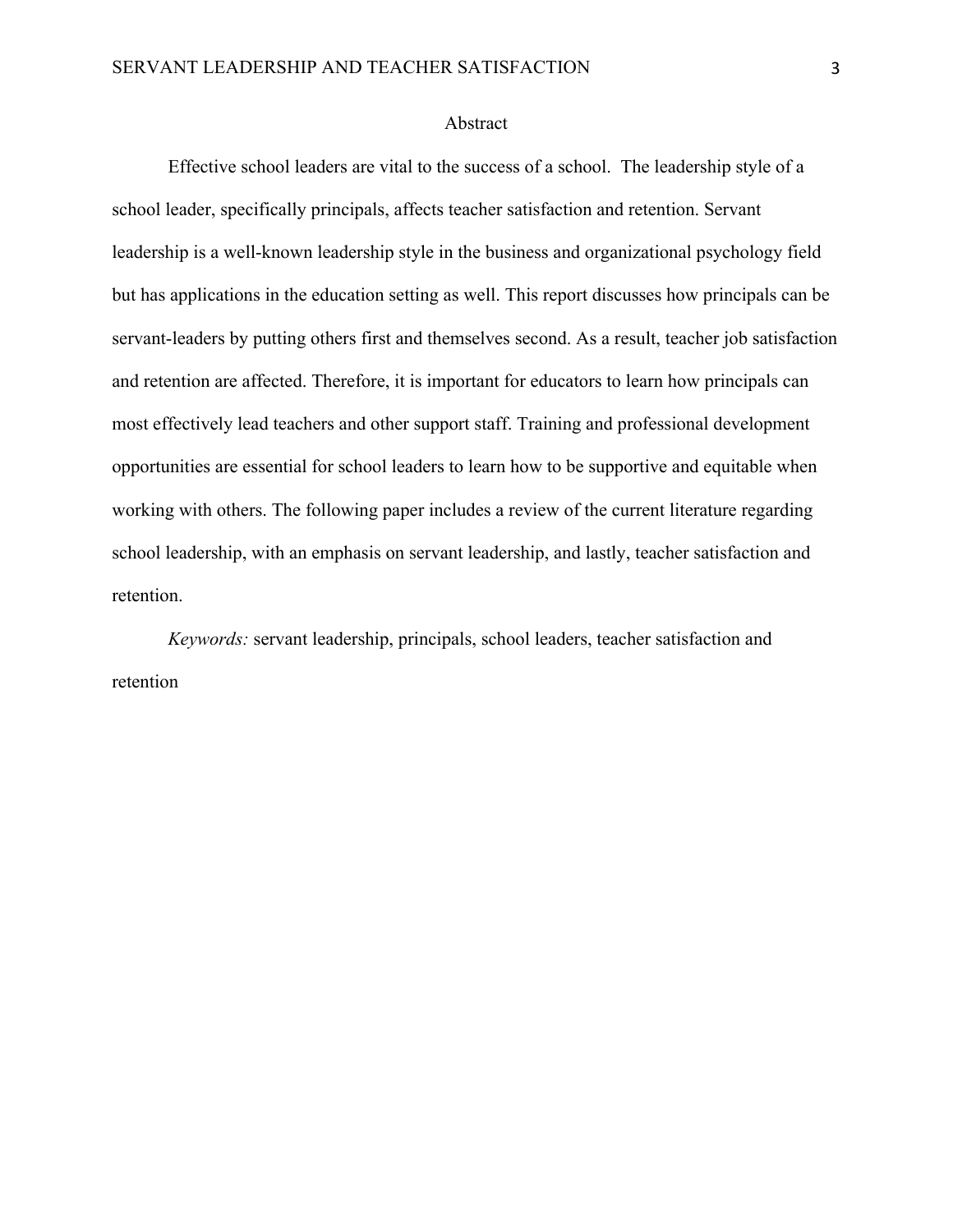# Table of Contents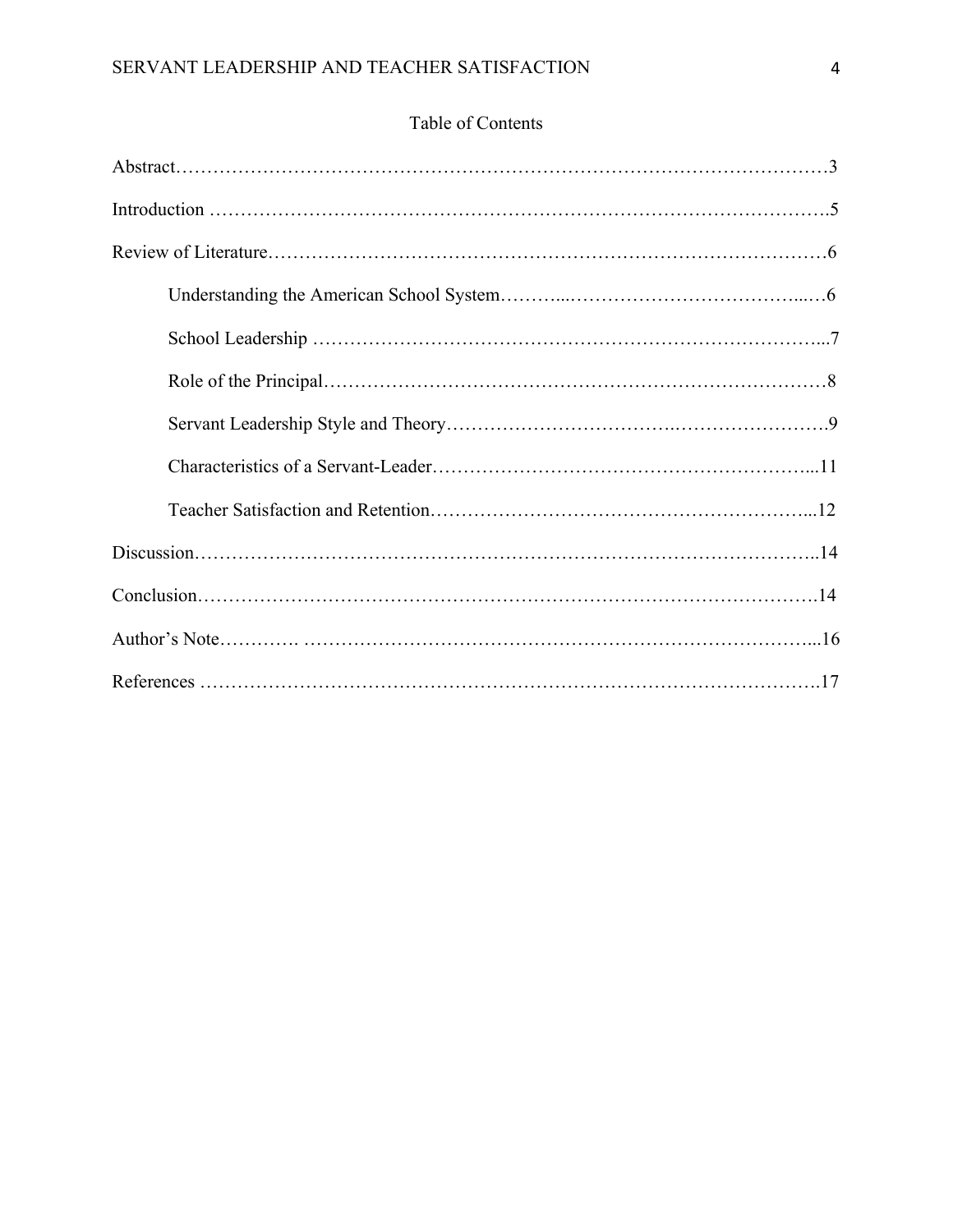# **Relationship between Servant Leadership Style and Teacher Satisfaction and Retention Introduction**

Among in-school factors that affect student learning, leadership is second only to teaching (Leithwood et al., 2004). It is widely known that good principals are critical to a successful school (Branch et al., 2013). School administration, particularly principals, has an incredible impact on learning, attendance, teacher satisfaction, and retention (Grissom et al., 2021). A school administrator's role includes providing educational, curricular, and financial leadership as well as ensuring day-to-day operations run smoothly (Barrows, 2020). Also, principals play a vital role by making decisions, managing teachers, and creating a safe and inclusive school environment (Ch et al., 2017).

In 2018, there were approximately 938,000 school administrators working in the United States including 460,000 principals and other administrators at elementary and secondary schools (Barrows, 2020). The average student to administrator ratio in the 1000 largest public-school districts by locale was 290.7 (Barrows, 2020). Due to a large number of students and staff that principals are responsible for, it is very imperative that principals know the most effective leadership styles to affect the most change (Grissom et al., 2021). Servant leadership style has recently emerged in the field of education and has been shown to improve teacher job satisfaction and retention (Eva, 2019). The purpose of this paper is to discuss and examine how the use of a servant leadership style among principals affects teacher retention and satisfaction.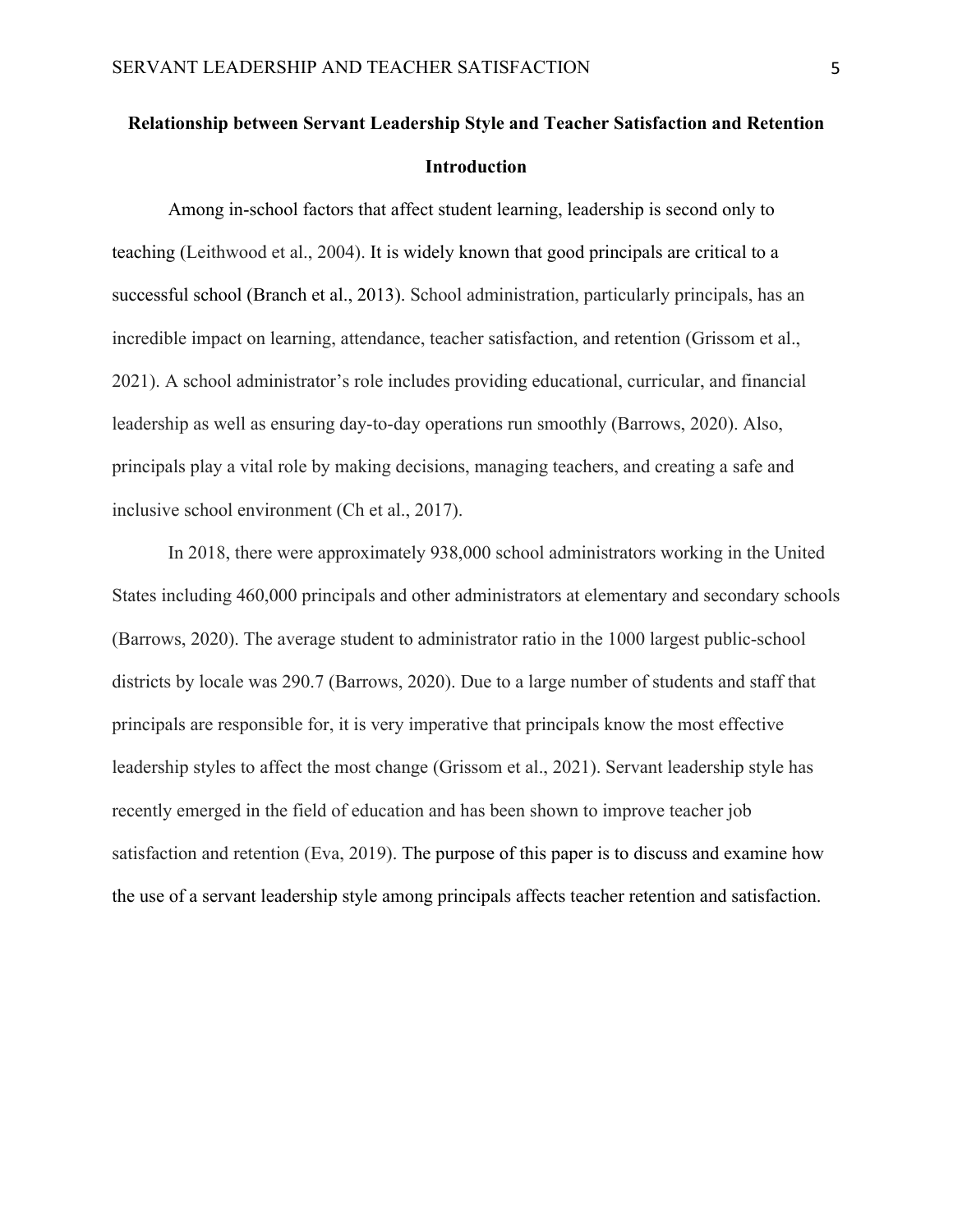#### **Review of Literature**

#### **Understanding the American School System**

School and student outcomes are impacted directly and indirectly by the school system (Grissom et al., 2021). Understanding the American public school system can be complex because each state is slightly different; therefore, this review will focus on school administration on a general level. To understand the hierarchy of a local school system, it is helpful to think of it as a pyramid with various levels. Within this pyramid, the school board would be at the top (Loo, 2019). The school board is usually composed of elected members, and their role is to govern and make policies for the school district. The superintendent that is the executive head of a school district and is in charge of day-to-day operations would fall below the school board. Thirdly, the principal and assistant principal(s) fall below the superintendent. Principals differ from superintendents because they oversee an individual school within the district (Loo, 2019). In sum, the school board dictates what the superintendent does, and the superintendent dictates what principals do.

Underneath principals lies teachers (Loo, 2019). To note, other school professionals that do not fall in a specific layer of the pyramid include school counselors, school social workers, and school psychologists (Bastian et al., 2019). Finally, at the bottom of the pyramid are students, and they are the most crucial piece of the school system (Shaw & Newton, 2004). It is essential to study the leadership style of school administrators because they directly impact teachers, and teachers directly affect students. Therefore, school administrators create a ripple effect throughout the school (Grissom et al., 2021). The following section will focus on school leadership and how it has changed over the years.

#### **School Leadership**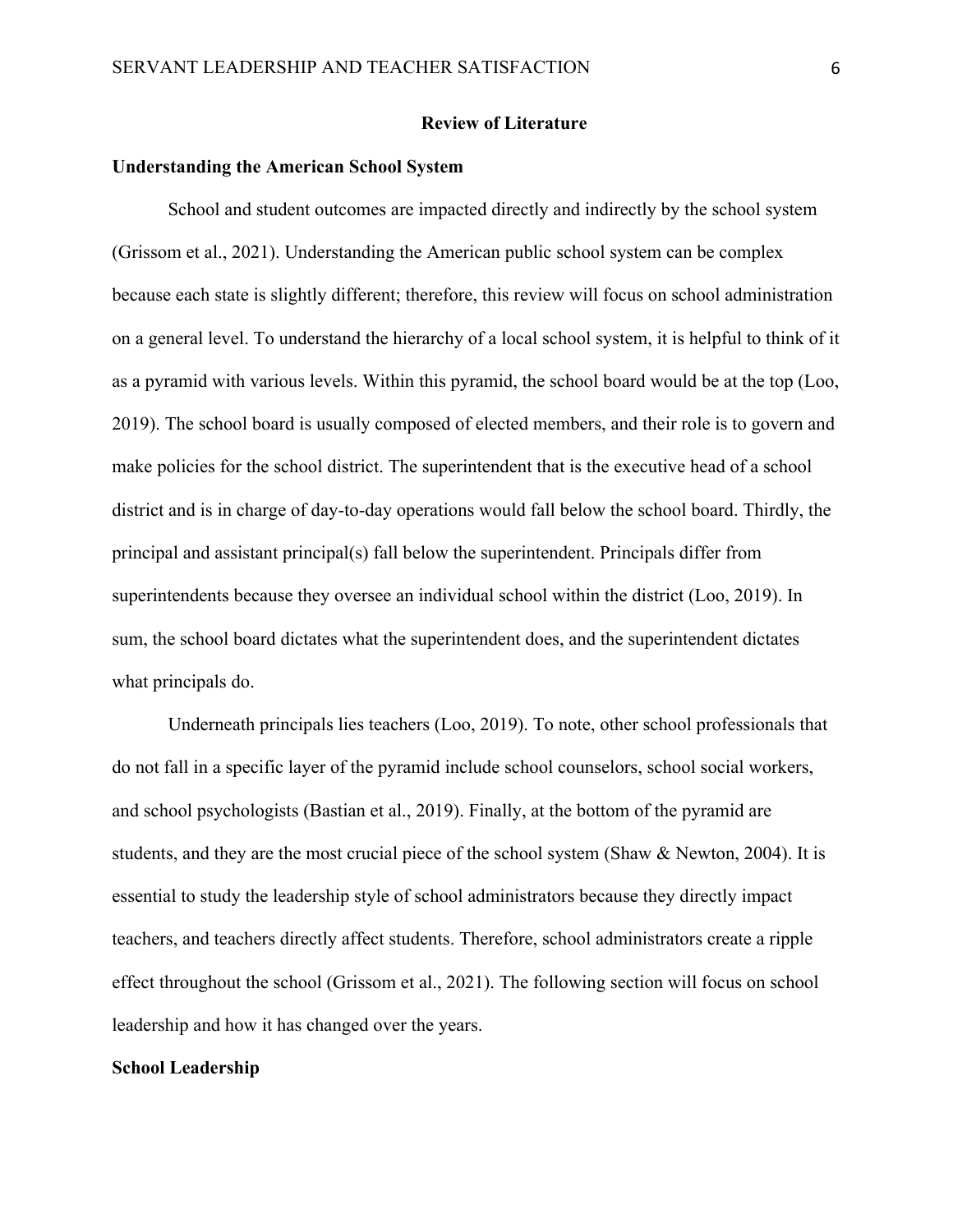Principals are often viewed as one of the most influential leaders in schools (Grissom et al., 2021). Though teachers directly impact the students in their classroom, principals have a more significant effect on students because they impact all students. School counselors are also trained to be leaders in schools by supporting students with their academic, career, and socialemotional needs but are often overlooked in discussions on school leadership (Wingfield et al., 2010). Nevertheless, principals' effect on students comes largely from their impact on teachers, including how principals hire, retain, develop, and encourage teachers (Grissom et al., 2021). For example, in schools where principals are seen as instructional leaders and are given greater autonomy, research shows a direct correlation between teacher retention and student success (Pechota & Scott, 2020). Therefore, we know that principals have a significant impact on the school system; however, principalship has changed.

Principalship has changed over the past few decades in demographics, education, and legislature (Grissom et al., 2021). For instance, The Wallace Foundation, a philanthropy organization that has been researching school leadership for decades, found that the number of women in the role of principal is increasing and the level of experience amongst principals has fallen on average (especially in high-need schools). Also, racial and ethnic diversity in school leadership has only moved slightly despite the dramatic changes in the racial and ethnic compositions of students (Grissom et al., 2021). Additionally, federal education policies have shifted principalship practices. For instance, No Child Left Behind (NCLB) mandated "standardized testing in grades three through eight and once in high school" (Grissom et al., 2021, p. 6). NCLB introduced a wave of new data collection practices, accountability pressure, and changes to the dimensions of a principal's role. Another federal education policy that changed school leadership was the Race to the Top (RTT) grant program funded with a little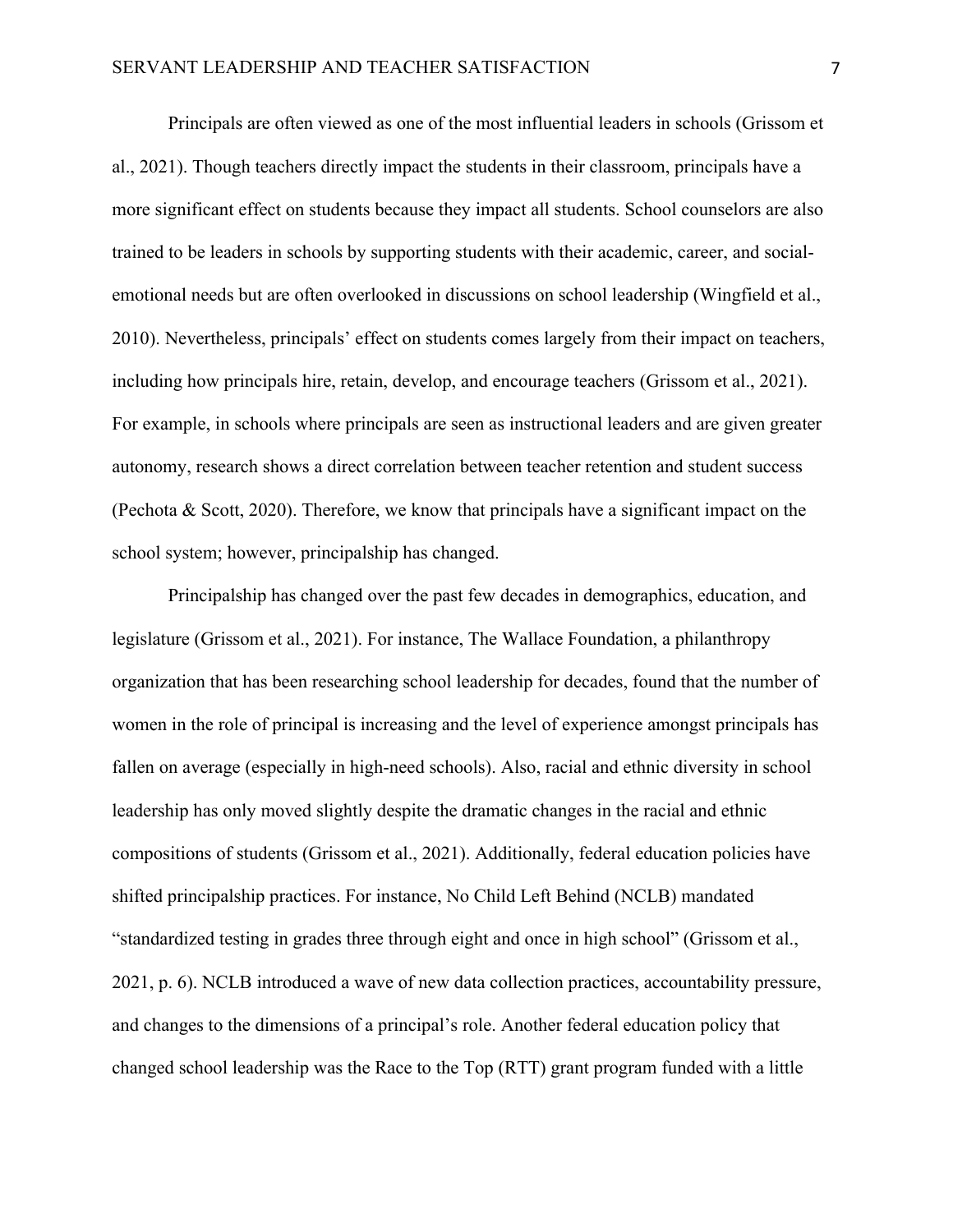over \$4 billion by the American Recovery and Reinvestment Act (ARRA). This program attempted to stimulate the economy by rewarding states that created conditions for education innovation, improving student achievements, and narrowing achievement gaps.This program was important for the role of a school principal because it reformed teacher evaluation methods (Grissom et al., 2021). Principals play a significant role in teacher evaluation, and it is one source of teacher stress in recent years (Ford et al., 2018). Teacher evaluation is just one of the many roles of a school principal.

#### **Role of the Principal**

The role of a principal varies, but research has been able to identify three overlapping domains that principals need to be successful: instruction, people, and the organization (Grissom et al., 2021). These domains can be broken into essential leadership behaviors. Grissom et al. (2021) identify the first behavior as engaging in instructionally focused interactions with teachers, such as teacher evaluation, instructional coaching, and establishing a data-driven instructional program to facilitate such interactions. Next, building a productive school climate is another important leadership behavior. For example, practices that encourage a productive school climate are marked by trust, efficacy, teamwork, engagement with data, organizational learning, and continuous improvement. In addition, facilitating professional learning communities (PLCs) is another leadership behavior needed to be successful. PLCs are a widely used strategy to provide teachers a productive place to collaborate weekly to improve their practice and enhance student learning (Grissom et al., 2021). Principals play a role in PLCs by creating and maintaining these communities and establishing them as a priority in the school. The last behavior is managing personnel and resources strategically. This can be seen in the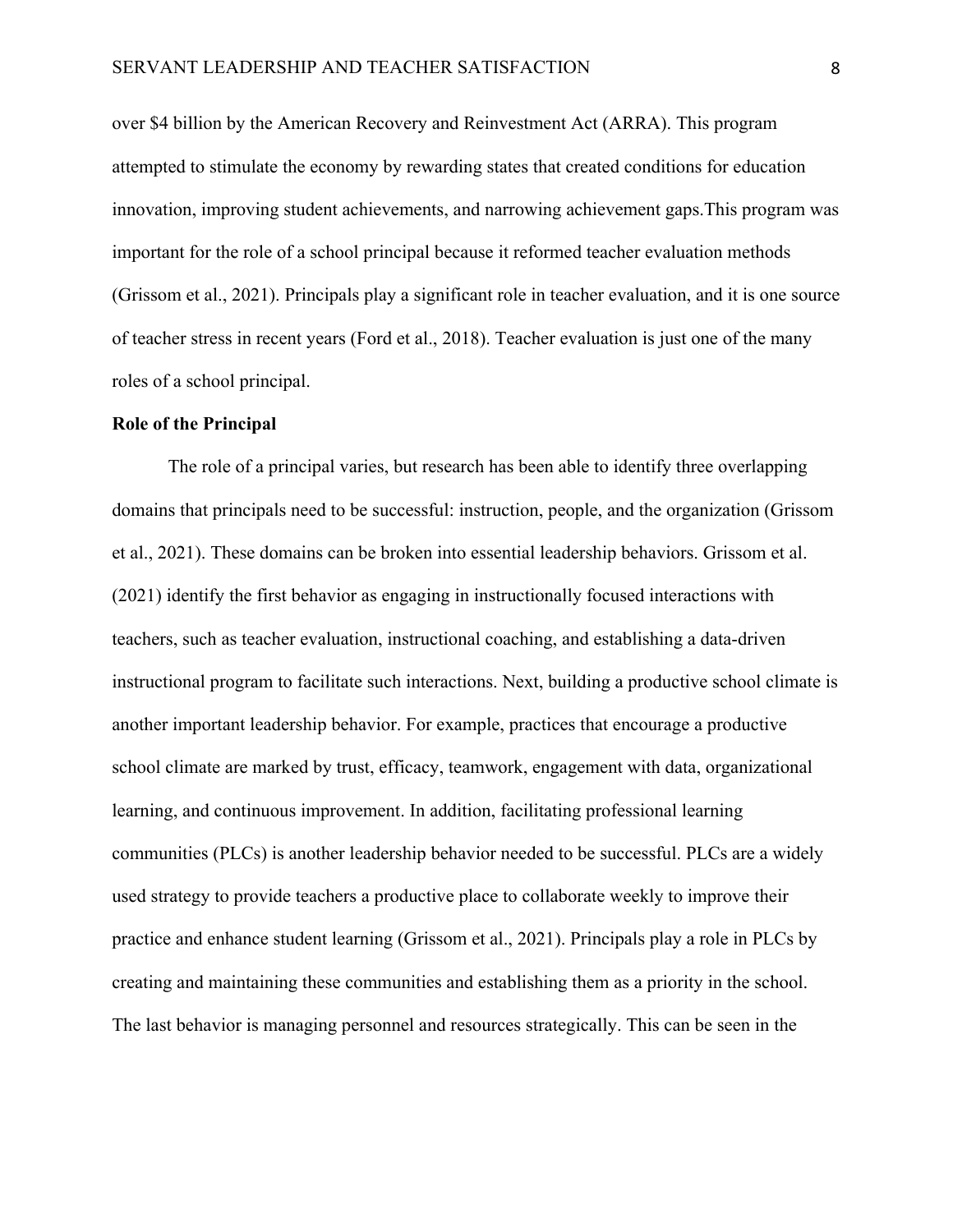hiring process and selection of teachers and other support staff (Grissom et al., 2021). The next section of this literature review will include a discussion of the servant leadership style.

#### **Servant Leadership Style and Theory**

In 1970, an essay written by Robert Greenleaf called *The Servant as Leader* began generations of servant leaders. Particularly, the essay described what it means to be a servant leader and how their number one priority is serving others first and themselves second (Greenleaf, 1970). For instance, a servant-leader focuses mainly on the well-being and growth of the people around them. Since then, Greenleaf has published many more essays and books that expanded the knowledge on servant leadership (Robert K. Greenleaf Center for Servant Leadership, 2021).

Not everyone can become a servant-leader because it takes a lot of time, effort, and abilities to fully develop as a servant-leader. Also, it is difficult to become a servant-leader due to the high levels of self-reflection and evolving nature of servant leadership (Coetzer et al., 2017). Historically, servant leadership was studied and utilized primarily in organizational and personnel psychology but has made its way into other fields such as healthcare, education, and hospitality (Eva, 2019). For instance, companies such as Starbucks, Southwest Airlines, Ritz Carlton, and Zappos have implemented servant leadership practices in their businesses (Eva, 2019). In educational settings, servant leadership can be understood by taking the hierarchical pyramid discussed above and flipping it upside down (Coetzer et al., 2017). Once this hierarchy has been flipped, students and teachers are seen as the leaders. When this occurs, principals become servant-leaders because they now serve and empower teachers to achieve their purpose or vision (Coetzer et al., 2017). Because servant leadership is applied in various fields, it is vital to understand its theory (Eva, 2019).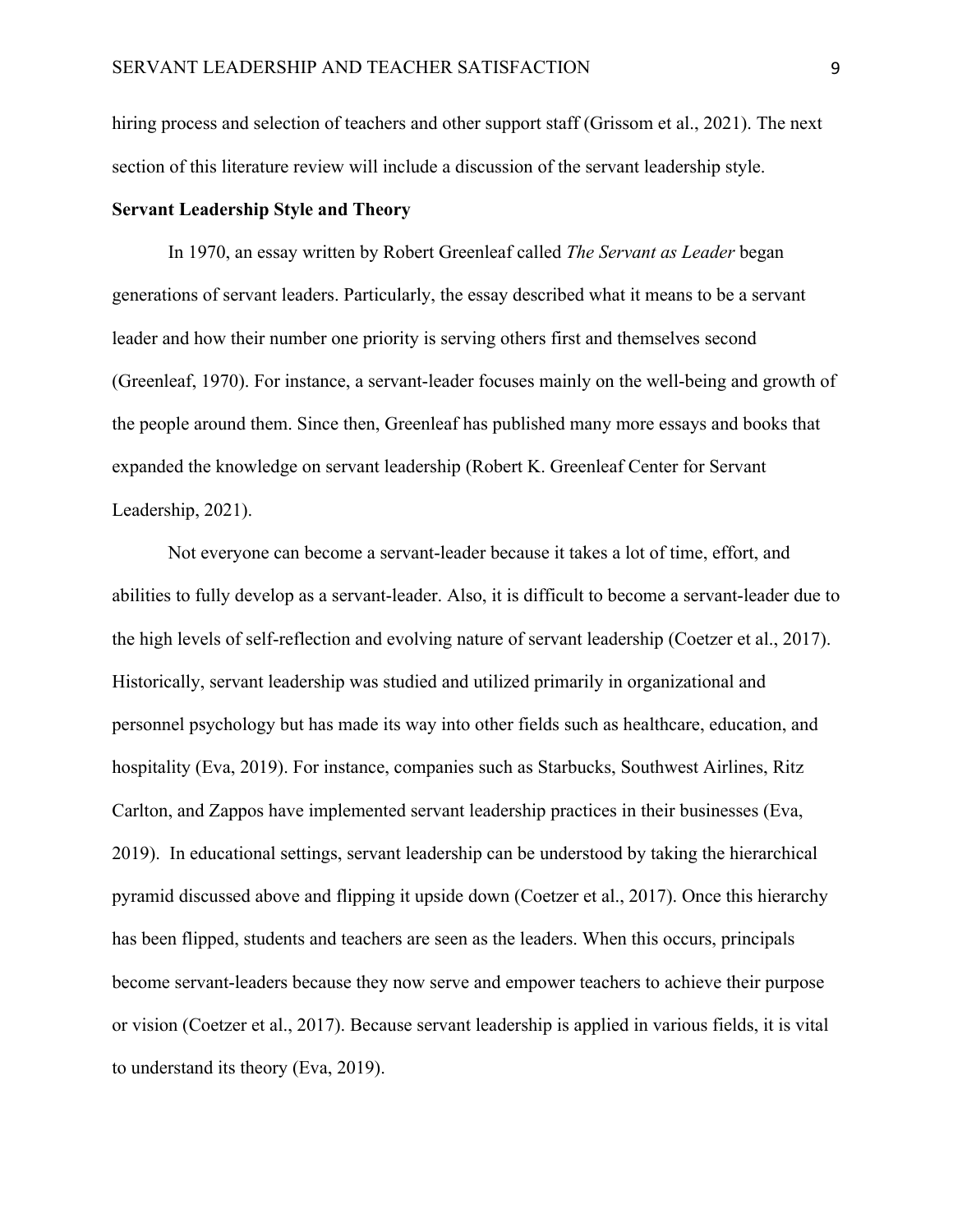According to Eva et al. (2019), research on servant leadership has undergone two phases and is currently in the third phase. The first phase of research focused on the conceptual development of servant leadership. The second measurement phase focused on developing measures of servant leadership and testing relationships between servant leadership and outcomes using cross-sectional research. The third and current phase is the model development phase, where more sophisticated research designs are being conducted "to understand the antecedents, mediating mechanisms, and boundary conditions of servant leadership" (Eva et al., 2019, p. 112). This information was gathered from a comprehensive review of 285 articles on servant leadership that spans 20 years, beginning in 1998 (Eva et al., 2019). Using this data, a new definition of servant leadership is offered, and it reads,

"Servant leadership is an (1) other-oriented approach to leadership (2) manifested through one-on-one prioritizing of the follower individual needs and interests, (3) and outward reorienting of their concern for self towards concern for others within the organization and the larger community" (p.114).

The above definition is separated by three features that make up the essence of servant leadership: motive, mode, and mindset. First, the *motive* of servant leadership, which differentiates itself from other perspectives on leadership, is the underlying personal motivation for taking a leadership responsibility. In other words, "those who are unwilling to serve others are therefore unfit to be a servant leader" (Eva et al., 2019, p. 114). Second, the *mode* of servant leadership reflects an understanding that each follower's needs, interests, desires, goals, strengths, and limitations are different. Based on these differences, the relationship between leader and follower will take many different forms, which also relates to the idea of stewardship. Servant-leaders have been described as stewards, which means they treat their followers as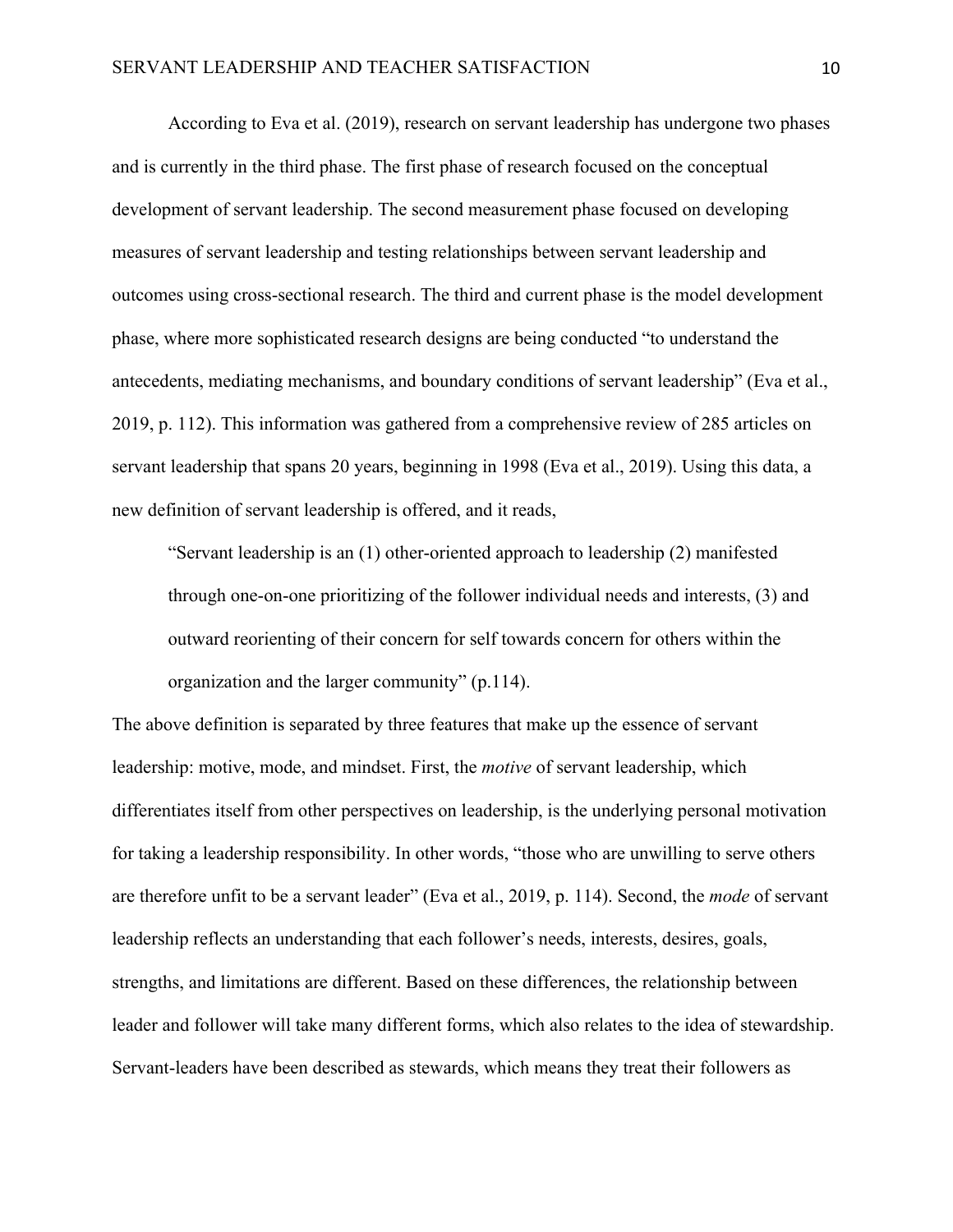individuals entrusted to become better versions of themselves (Eva et al., 2019). Lastly, the *mindset* of servant leadership reflects that of a trustee. Moreover, servant-leaders are focused on follower development with a concern towards the larger community and its well-being. These three features are the necessary components for understanding servant leadership (Eva et al., 2019). Not all leadership styles give as much emphasis on the development and well-being of their followers.

Another well-known leadership approach, the transformational leadership style, involves the accumulation and exercise of the power of the individual(s) at the "top of the pyramid." For instance, transformational leaders focus on followers' needs, similar to servant leadership, but transformational leaders' motive to focus on needs enables them to achieve their organizational goals (i.e., a means to an end) (Eva, 2019). In contrast, servant leaders focus on the multidimensional development of followers (i.e., an end in itself). Servant leadership shares power and puts the needs of oneself second (Robert K. Greenleaf Center for Servant Leadership, 2021). Servant leadership is a holistic and sustainable leadership approach that empowers followers to grow into what they are capable of becoming (Eva, 2019). Furthermore, when followers' well-being and growth are prioritized, they become more effective and engaged in their work. Literature regarding the theory of servant leadership has been able to identify eight characteristics commonly found in servant leaders (Coetzer et al., 2017).

#### **Characteristics of a Servant-Leader**

Those eight characteristics are authenticity, humility, compassion, accountability, courage, altruism, integrity, and listening. First, authenticity is described as a genuine presentation of oneself or being true to oneself (Peterson & Seligman, 2004). Next, humility is defined as accepting people for who they are and acknowledging that one can benefit from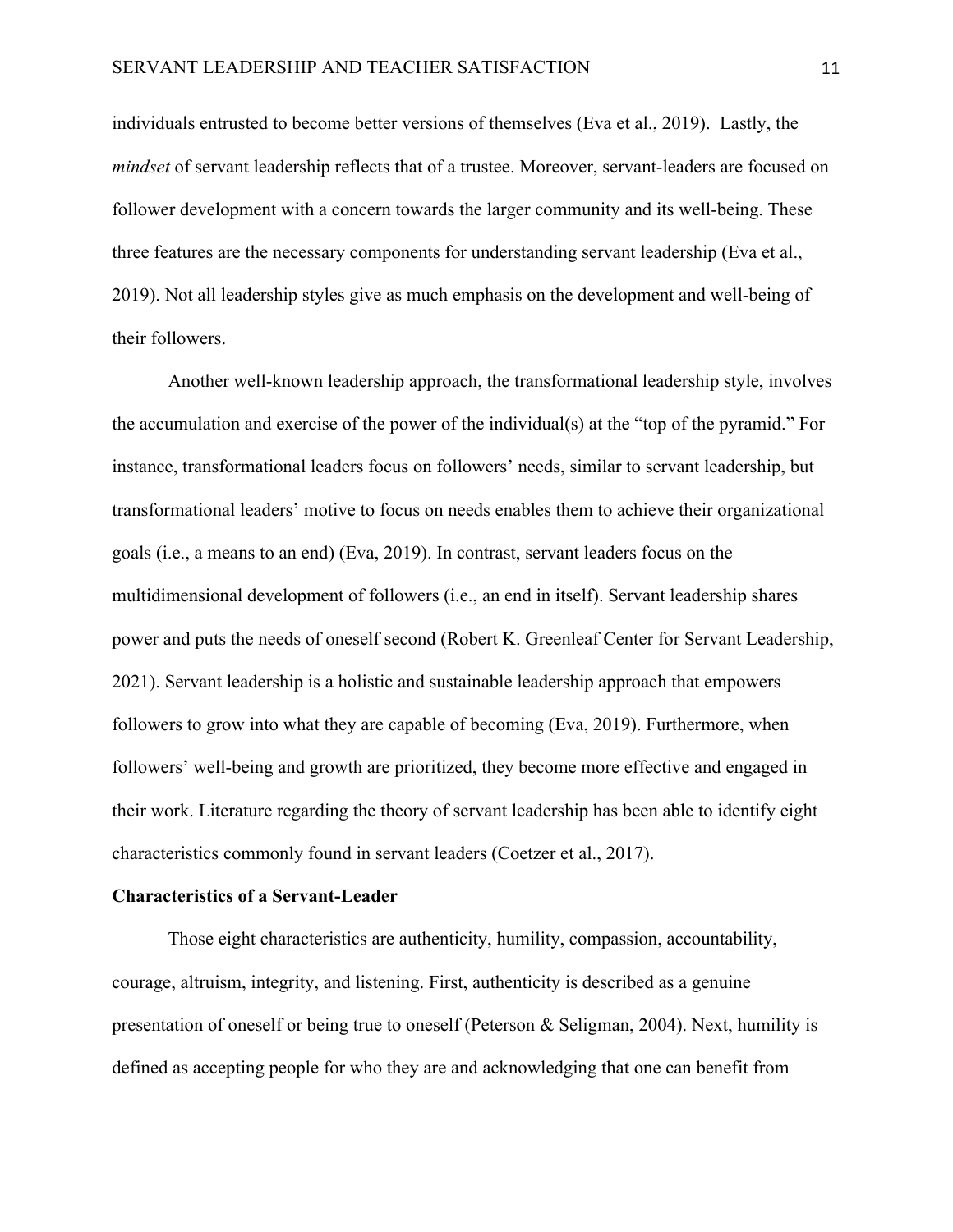others' accomplishments and talents. It is also related to modesty as servant leaders retreat into the background when a task is successfully completed (Van Dierendonck, 2011). Thirdly, compassion can be characterized as understanding and empathizing with others and accepting and recognizing the special and unique qualities of the people around them (Spears, 2010). The next characteristic is accountability, and it can be summarized as being responsible, being honest with one's practices, and setting clear expectations (Van Dierendonck, 2011). Courage, the next characteristic, is defined as being open to risks and standing up for what is morally right (Van Dierendonck & Nuijten, 2011). The following characteristic, altruism, means having the desire to positively influence and help others by consistently serving their needs (Barbuto & Wheeler, 2006). Further, integrity is described in the literature as being honest, fair, and having strong moral principles, and creating an ethical work climate (Melchar & Bosco, 2010). Lastly, listening can be described as a deep commitment to actively and respectfully listen. Additionally, this can be expressed by asking questions to create knowledge, allotting time for silence and reflection, and being conscious of what is unsaid (Spears, 2010). To summarize, servant-leaders are transparent, kind, responsible, and selfless (Coetzer et al., 2017). School leaders who strive to become a servant-leader in their schools have positively affected teacher job satisfaction and retention.

#### **Teacher Satisfaction and Retention**

Teacher shortages are an overwhelming crisis for K-12 schools across the nation and unfortunately, the reasons behind these phenomena are complex and unclear (García & Weiss, 2019). Current literature states that 48.7% of teachers in the U.S. have expressed some level of dissatisfaction with being a teacher in their school, and 27.4% say they think about leaving teaching at some point (García & Weiss, 2019). Teacher turnover and rates are alarmingly high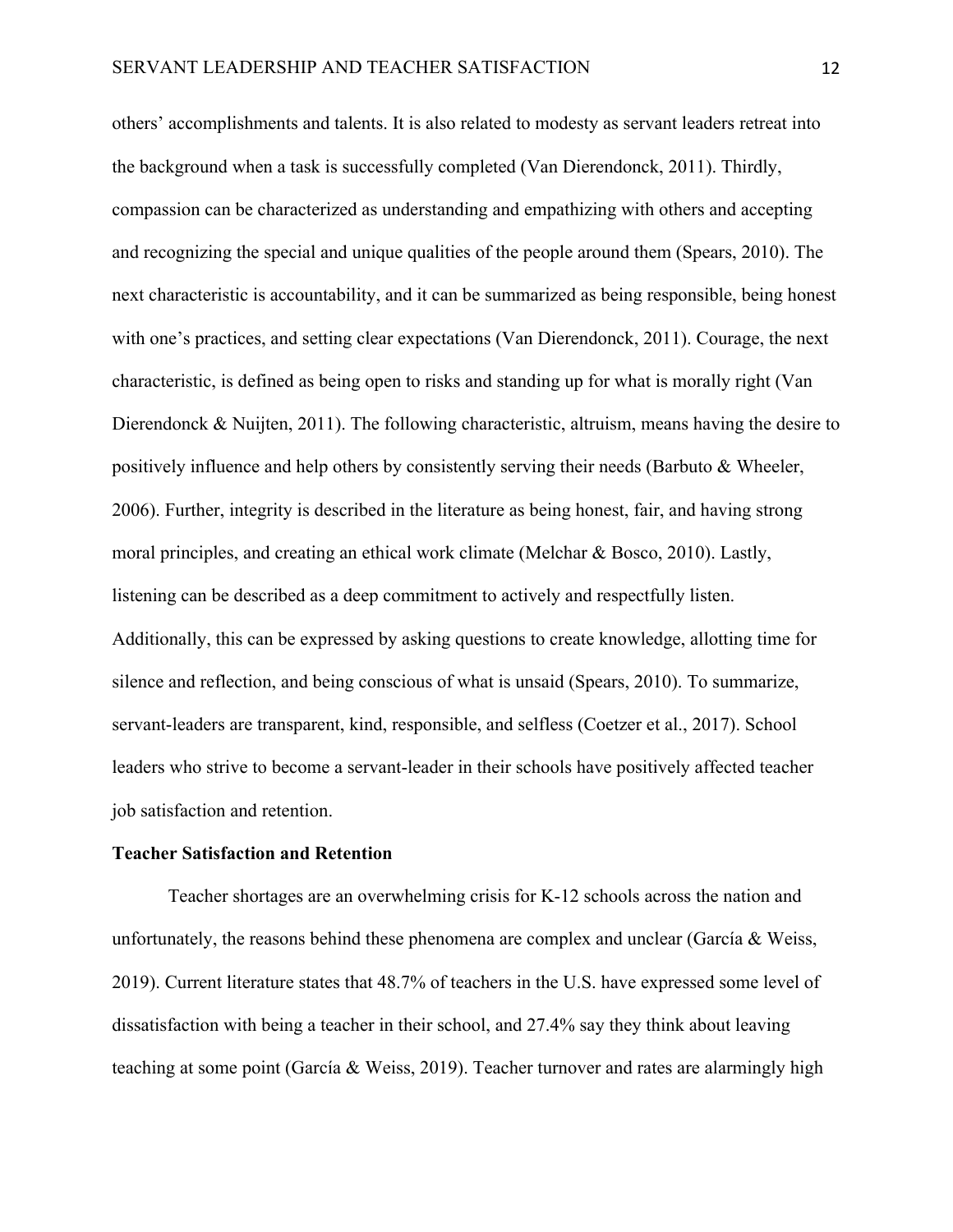for early career, veteran, and teachers of color, and high-poverty schools (Olsen, 2019; García & Weiss, 2019; Grooms et al., 2021). Not only are teacher staffing problems an issue for students, but it also costs school districts across the country billions of dollars annually (Olsen, 2019). The most recent *MetLife Survey of the American Teacher* (2013) reports that the percentage of U.S. teachers who report being "very satisfied" in their jobs has dropped 23 percentage points since 2008 to a low of 39%. Not only are U.S. teachers unsatisfied with their jobs, but stress among teachers has also increased, with over half of teachers reporting that they experience great stress daily or several times a week (Ford et al., 2018). Similarly, one in 20 teachers says that the stress and disappointments they experience with teaching are not worth it (García & Weiss, 2019). Nevertheless, research has identified factors related to teacher satisfaction and retention.

There are many factors relating to teacher satisfaction and retention, but the overarching element is the working environment, also known as school climate (García & Weiss, 2019). A school's climate is the quality and character of school life (National School Climate Survey, 2021). School climate affects teacher satisfaction, morale, and expectations regarding staying in the profession (García & Weiss, 2019). Other factors that contribute to teacher job dissatisfaction include low wages, lack of support and leadership from administration, large class sizes, and lack of resources (Okeke & Mtyuda, 2017; Toropova et al., 2021). Additionally, increased levels of job dissatisfaction among teachers contribute to teacher attrition and low self-efficacy beliefs. Due to this and poor school climate, teacher retention will continue to hurt the American school system (García & Weiss, 2019; Okeke &. Mtyuda, 2017). Research indicates that focusing on improving the relationship between principals and teachers can promote teacher job satisfaction, increasing retention rates (Ford et al., 2018). One way to achieve this is by examining principals' leadership styles and their effect on teacher's job satisfaction.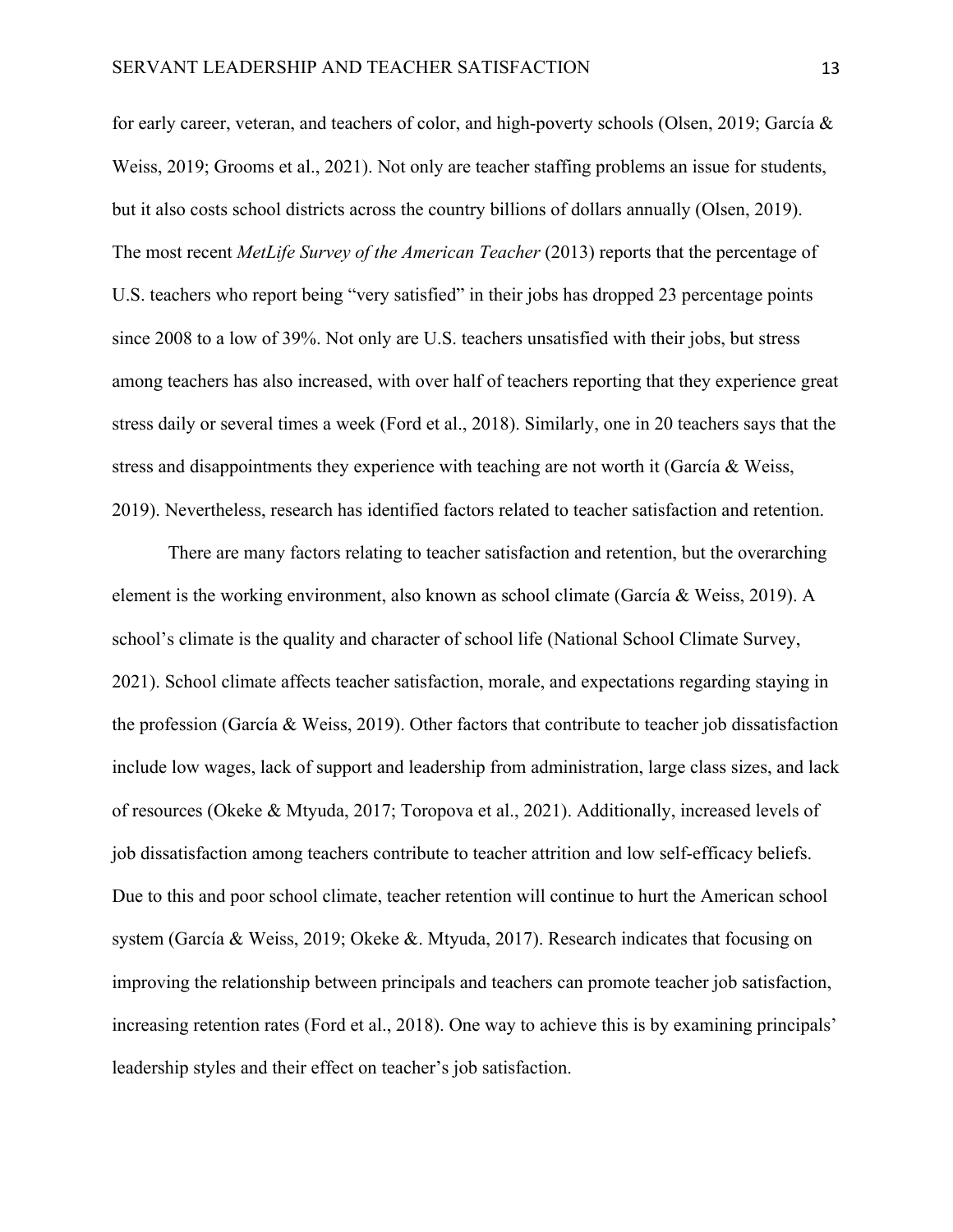#### **Discussion**

In the United States, there is little research that specifically examines the relationship between servant leadership style among principals and teacher job satisfaction and retention. The most common types of literature found when searching this concept include dissertations and research studies from other countries such as Turkey, South Africa, and Nigeria. Nevertheless, servant leadership style amongst school administrator is a factor in determining teacher job satisfaction and retention (Cerit, 2009; Shaw & Newton, 2004). For instance, a principals' ability to build trust with teachers is vital for teacher retention (Guin, 2004). Similarly, when examining levels of job satisfaction and retention amongst teachers, principals' relationship and leadership style is found to be one of the influencing factors (Toropova et al., 2021; Moore, 2012, Ch et al., 2017; García & Weiss, 2019). These findings indicate that there is a relationship between servant leadership and teacher job satisfaction, but more research is needed to explore the relationship. In the meantime, training and professional development opportunities on servant leadership will help school leaders improve their relationships, empower others, and increase job satisfaction (Eva et al., 2019).

#### **Conclusion**

All in all, effective school leaders have a large amount of influence over the success of schools. Principalship has changed over the past few decades, but one thing that has not changed is the importance of establishing a supportive and empowering relationship between teachers. Principals serve as leaders in the school through how they hire, develop, and lead teachers. Servant leadership is one of many leadership styles studied in education today, and it has shown to affect teacher job satisfaction and retention positively. The majority of research in servant leadership has attempted to conceptually define and measure servant leadership. Still, it has more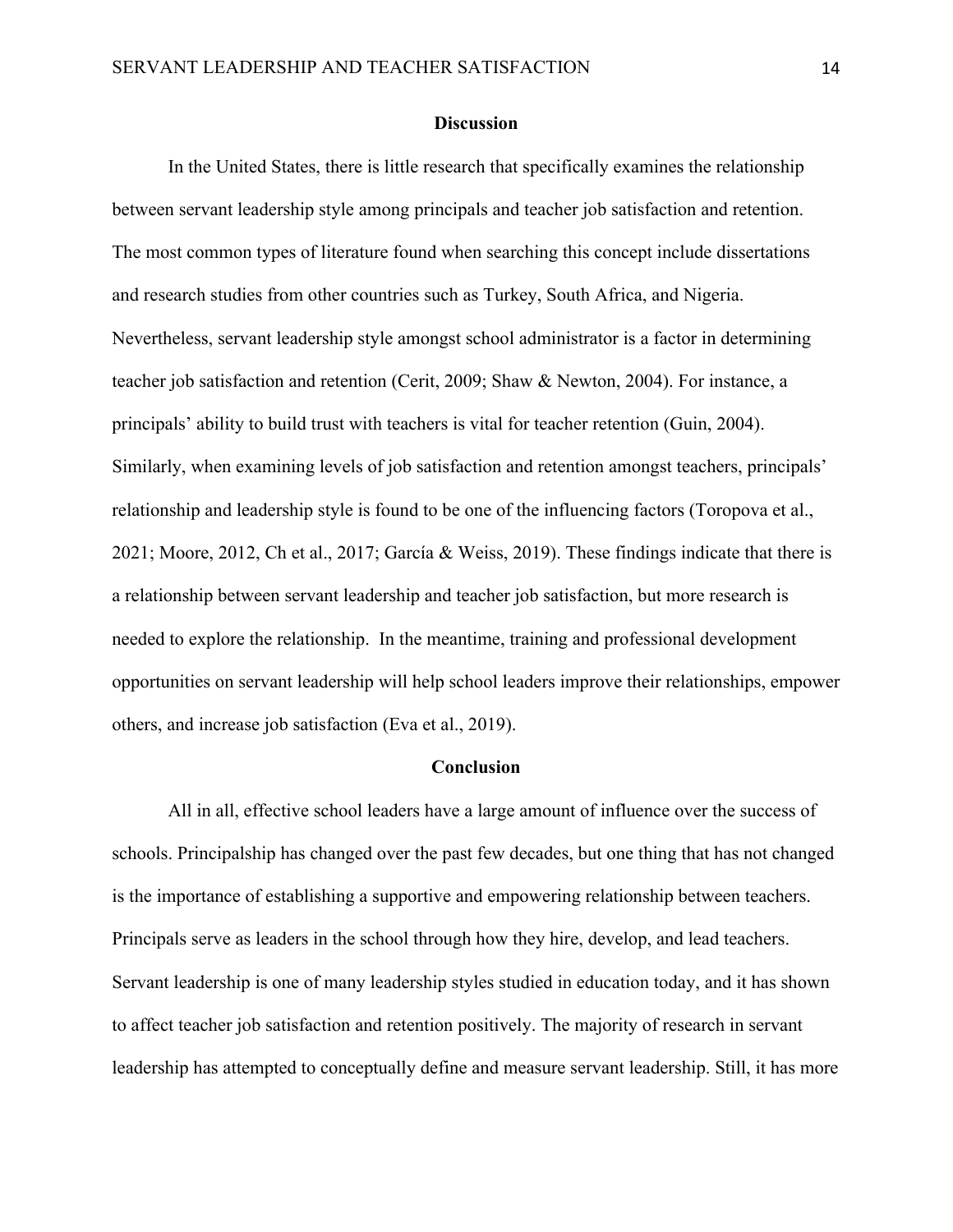recently been focused on antecedents, mediators, and other conditions necessary to be a servant leader. Research on the relationship between principals' servant leadership and teacher job satisfaction and retention is limited, but some studies have shown a significant, positive relationship between the two concepts. This research indicates the importance of further research in this area.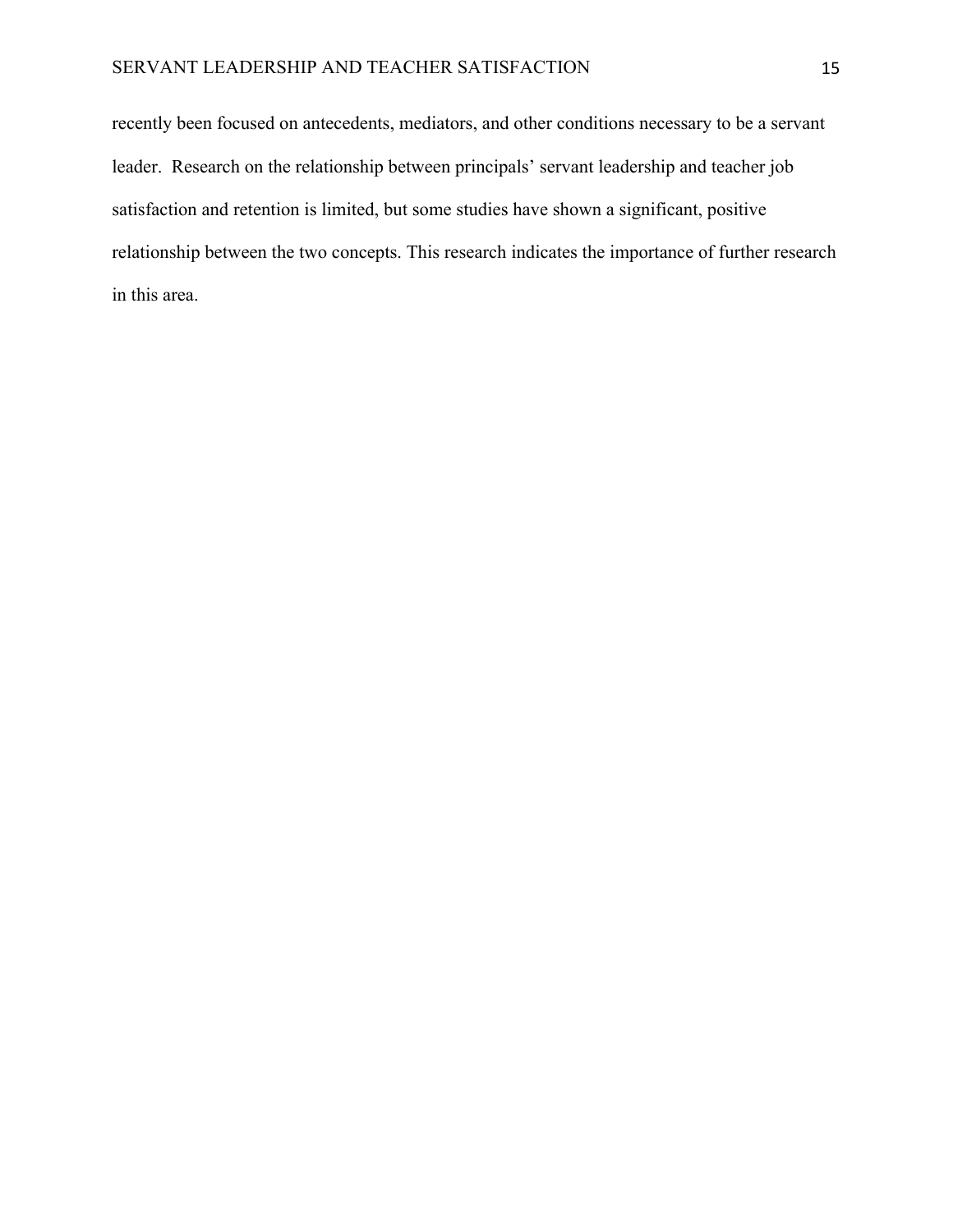### **Author's Note**

This topic was of interest to me because through my practicum and internship experiences, I had the opportunity to work with many different principals, counselors, and teachers. I remember noticing the various leadership and managerial styles at each school and taking note of how that made staff feel and act. For instance, principals who included staff in decision-making processes and listened to their feedback led to higher staff morale and satisfaction than principals who did not engage in this behavior. Due to this, I was instantly intrigued to learn more about leadership in education. In particular, I wanted to know the amount of influence principals had over job satisfaction, staff morale, school climate, and overall student success.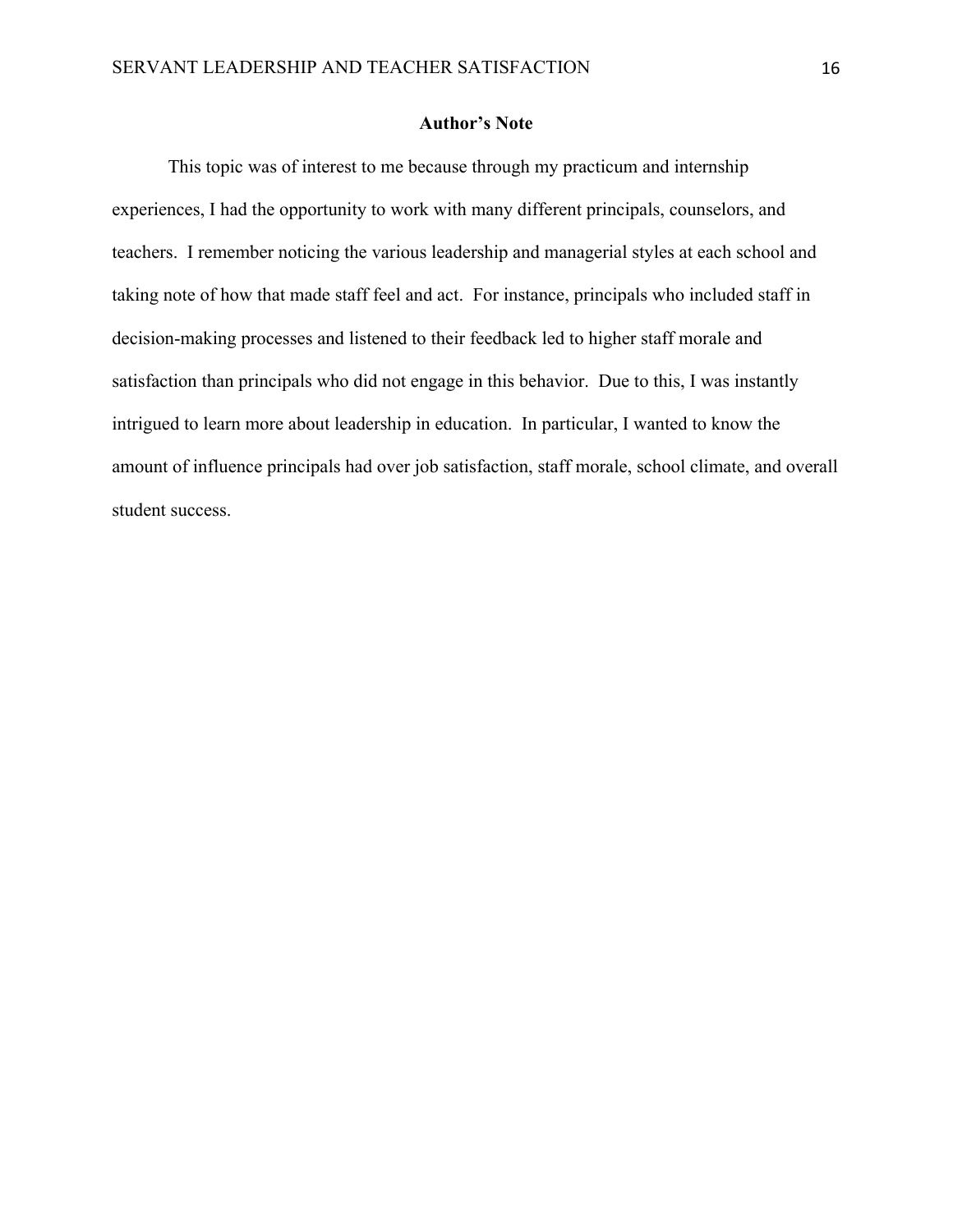#### **References**

- Barbuto, J., & Wheeler, D. (2006). Scale development and construct clarification of Servant Leadership. *Group & Organization Management, 31*(3), 300-326. https://doi.org/10.1177/1059601106287091
- Barrows, K. (2020). *School administrators: An occupational overview*. Department for Professional Employees, AFL-CIO.

https://www.dpeaflcio.org/factsheets/school-administrators-an-occupational-overview

- Branch, G. F., Hanushek, E. A., & Rivkin, S. G. (2013). School leaders' matter. *Education Next*, *13*(1), 62-69. https://www.educationnext.org/school-leaders-matter/
- Cerit, Y. (2009). The effects of servant leadership behaviours of school principals on teachers' job satisfaction. Educational Management Administration & Leadership, 37(5), 600-623. https://doi.org/10.1177/1741143209339650
- Ch, A. H., Ahmad, S., Malik, M., & Batool, A. (2017). Principals' Leadership Styles and Teachers' Job Satisfaction: A Correlation Study at Secondary Level. *Bulletin of Education & Research, 39*(3), 45–56. https://files.eric.ed.gov/fulltext/EJ1210232.pdf
- Coetzer, M. F., Bussin, M., & Geldenhuys, M. (2017). The functions of a servant leader. *Administrative Sciences (2076-3387), 7*(1), 5. https://doi.org/10.3390/admsci7010005
- Eva, N., Robin, M., Sendjaya, S., Van Dierendonck, D., Liden, R. (2019). Servant leadership: A systematic review and call for future research. *The Leadership Quarterly, 30*(1). https://doi.org/10.1016/j.leaqua.2018.07.004
- Ford, T. G., Urick, A., & Wilson, A. S. P. (2018). Exploring the effect of supportive teacher evaluation experiences on U.S. teacher's job satisfaction. *Education Policy Analysis Archives*, *26*(58/59), 1–32. https://doi.org/10.14507/epaa.26.3559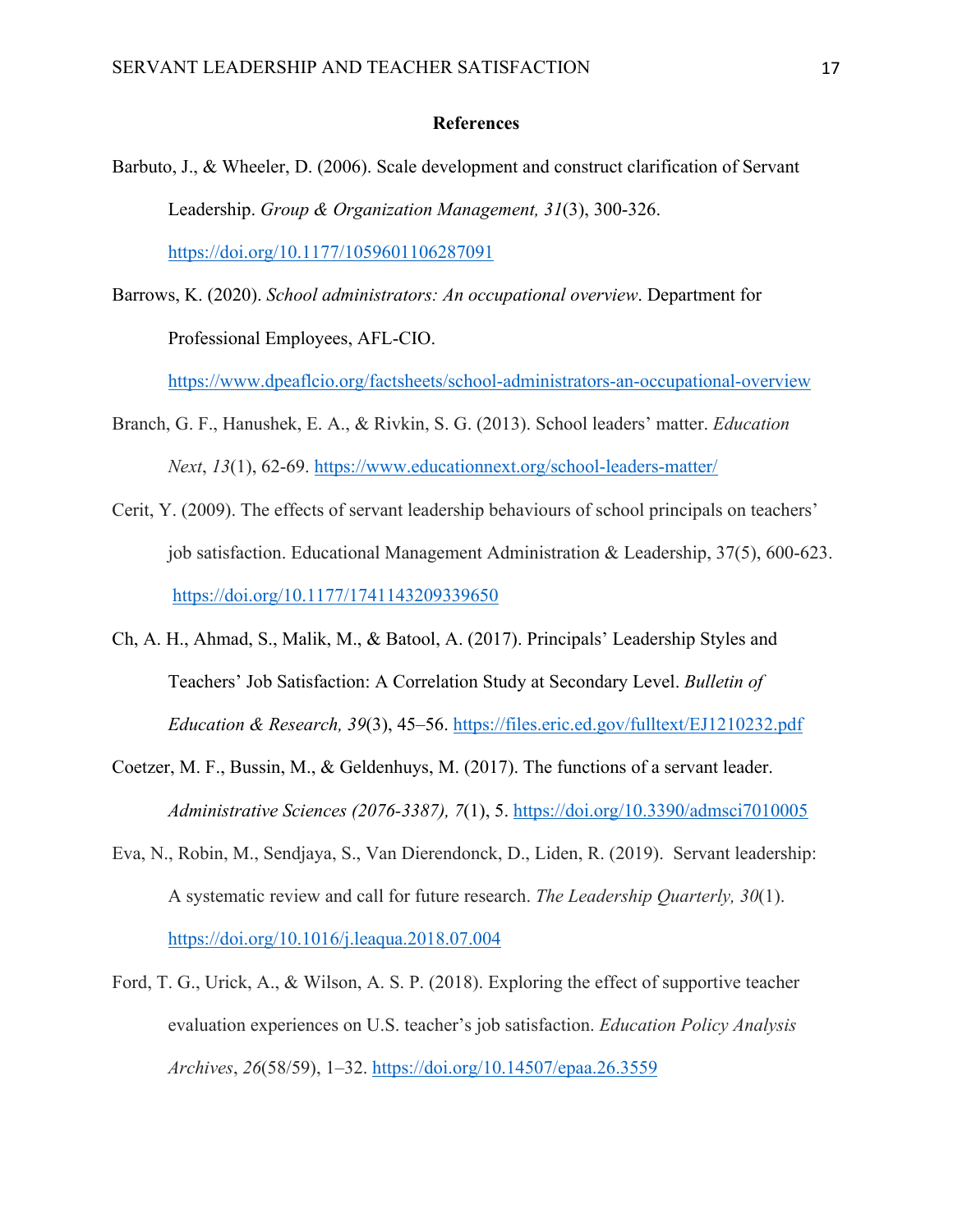García, E., & Weiss, E. (2019). Challenging working environments ("school climates"), especially in high-poverty schools, play a role in the teacher shortage. The fourth report in "The perfect storm in the teacher labor market" series. *Economic Policy Institute. 1- 26.* https://files.eric.ed.gov/fulltext/ED598207.pdf

Greenleaf, R. K. (1970). *The servant as leader.* Cambridge, Mass: Center for Applied Studies.

- Grissom, J., Egalite, A., Lindsay, C. (2021). How principals affect students and schools: A systematic synthesis of two decades of research." New York: The Wallace Foundation. http://www.wallacefoundation.org/principalsynthesis
- Guin, K. (2004). Chronic teacher turnover in urban elementary schools. *Education Policy Analysis Archives, 12*(42), 1-30. https://doi.org/10.14507/epaa.v12n42.2004
- Leithwood, K., Louis, K. S., Anderson, S., & Wahlstrom, K. (2004). How leadership influences student learning. Review of research. The Wallace Foundation. https://www.wallacefoundation.org/knowledge-center/documents/how-leadershipinfluences-student-learning.pdf
- Loo, B. (2018, June 12). *Education in the United States of America*. World Education News + Reviews. https://wenr.wes.org/2018/06/education-in-the-united-states-of-america
- Melchar, D. & Bosco, S. (2010). Achieving high organization performance through servant leadership. *The Journal of Business Inquiry, 9*(1), 74-88. https://docs.rwu.edu/cgi/viewcontent.cgi?article=1016&context=gsb\_fp

MetLife, Inc. (2013). *The MetLife survey of the American teacher: Challenges for school leadership.* New York: Metropolitan Life Insurance Company. https://files.eric.ed.gov/fulltext/ED542202.pdf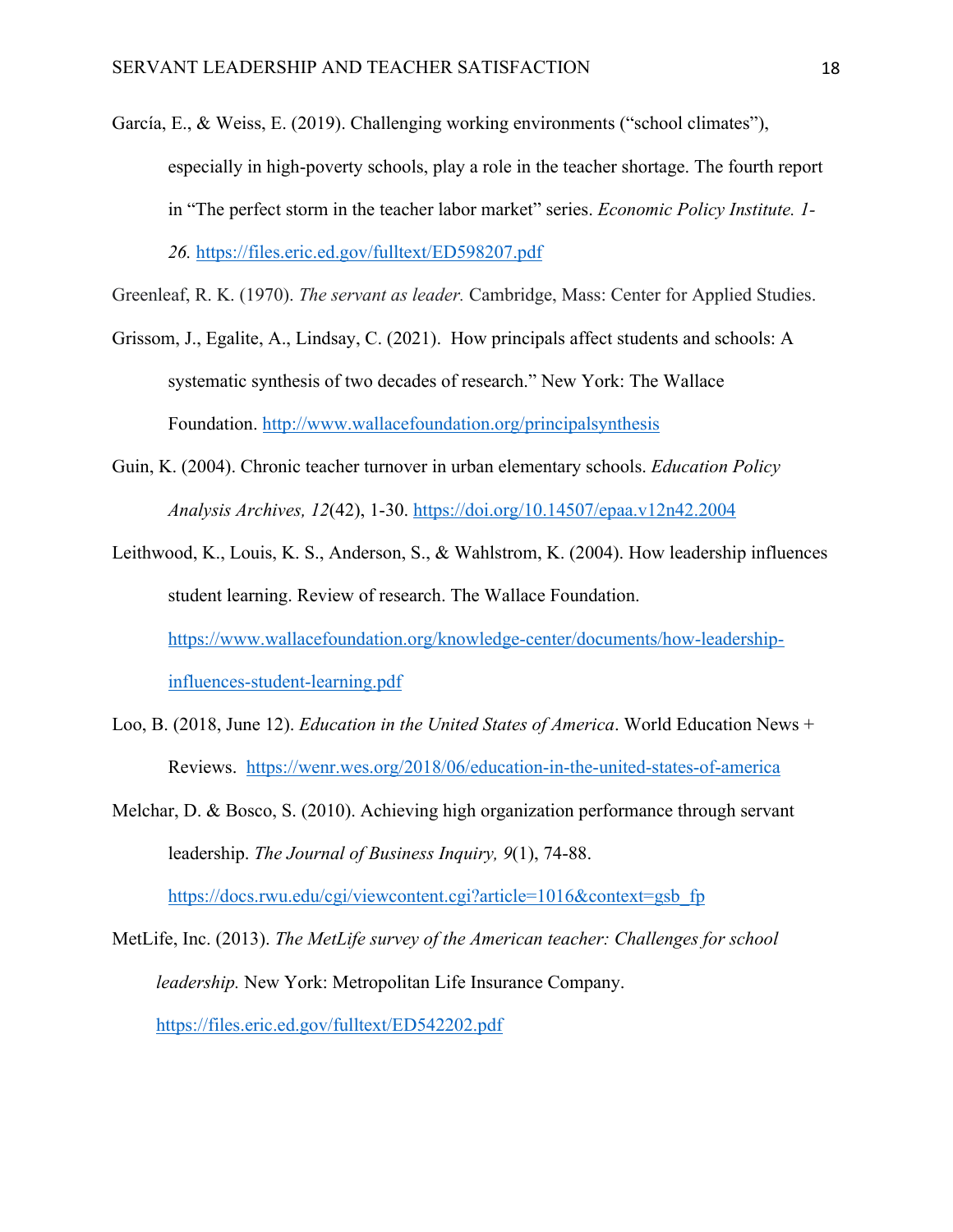- Moore, C. (2012). The role of school environment in teacher dissatisfaction among U.S. public school teachers. *Sage Open. 2*(1), 1-16. https://doi.org/10.1177/2158244012438888
- Okeke, C. & Mtyuda, P. (2017) Teacher job dissatisfaction: implications for teacher sustainability and social transformation. *Journal of Teacher Education for Sustainability, 19(*1). 54-68 https://doi.org/10.1515/jtes-2017-0004
- Olsen, A.A., & Huang, F. L. (2019). Teacher job satisfaction by principal support and teacher cooperation: Results from the schools and staffing survey. *Education Policy Analysis Archives, 27*(11/12), 1-28. https://doi.org/10.14507/epaa.27.4174
- Shaw, J. & Newton, J. (2014). Teacher retention and satisfaction with a servant leader as principal. *Education, 135*(1), 101-106.

http://wsuproxy.mnpals.net/login?url=https://search.ebscohost.com/login.aspx?direct=tru e&db=eft&AN=98973795&site=ehost-live

Spears, L. (2010). Character and servant leadership: ten characteristics of effective, caring leaders. *The Journal of Virtues & Leadership, 1*(1), 25-30.

https://www.regent.edu/acad/global/publications/jvl/vol1\_iss1/Spears\_Final.pdf

- Robert K. Greenleaf Center for Servant Leadership (2021). *What is Servant Leadership*? https://www.greenleaf.org/what-is-servant-leadership/
- Pechota, D., Scott, D., & Education Commission of the States. (2020). Principal development as a strategy in school improvement. Policy brief. In *Education Commission of the States*. Education Commission of the States. https://files.eric.ed.gov/fulltext/ED603065.pdf
- Peterson, C., & Seligman, M. (2004). Character strengths and virtues: A handbook and classification. *Oxford University Press*.